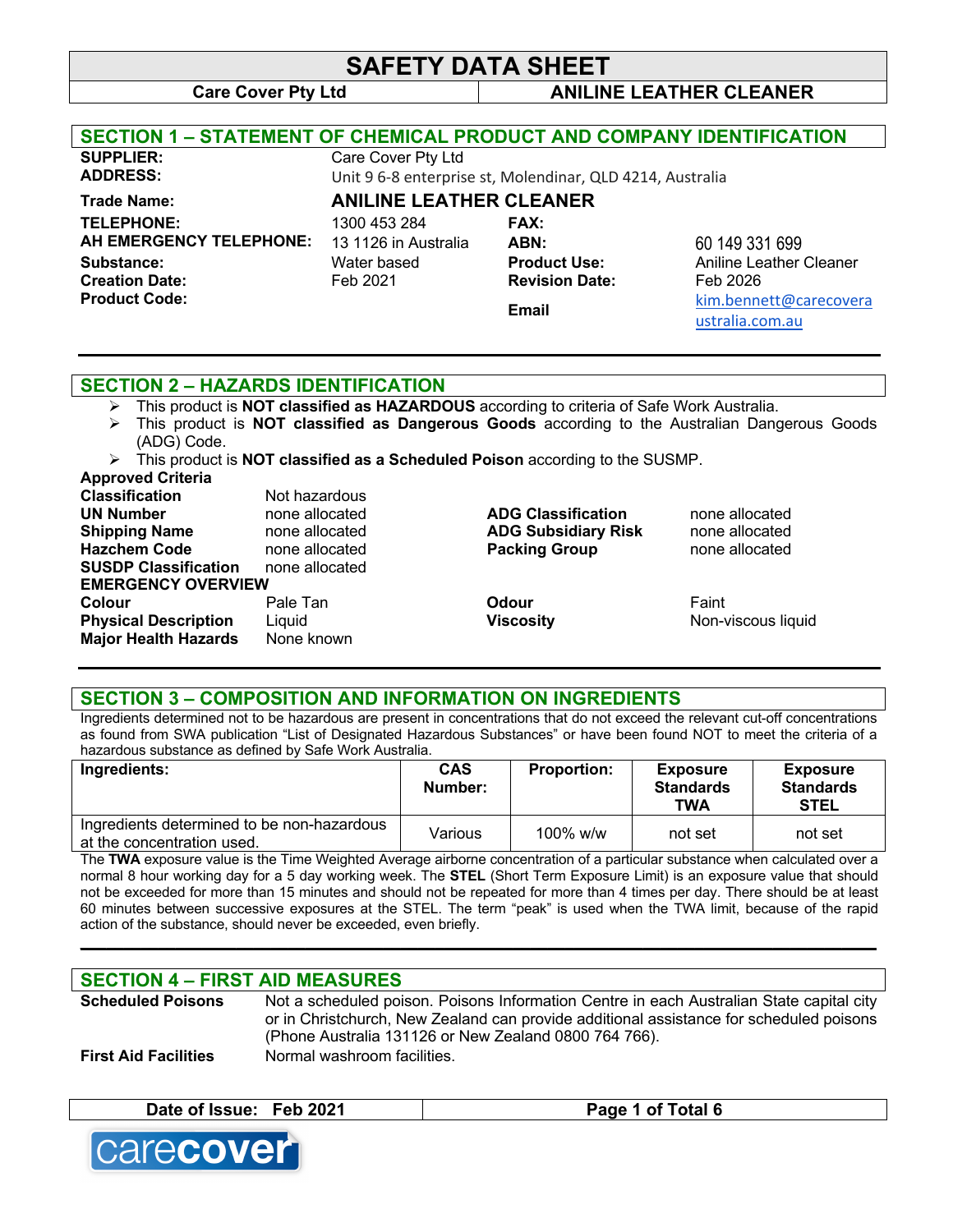| <b>SAFETY DATA SHEET</b>                       |                                                                   |                                                                                                                                                                                   |
|------------------------------------------------|-------------------------------------------------------------------|-----------------------------------------------------------------------------------------------------------------------------------------------------------------------------------|
|                                                | <b>Care Cover Pty Ltd</b>                                         | <b>ANILINE LEATHER CLEANER</b>                                                                                                                                                    |
|                                                |                                                                   |                                                                                                                                                                                   |
| <b>Skin contact</b>                            | redness develops.                                                 | Wash skin with water. Seek medical advice (e.g. doctor) if any irritation, burning or                                                                                             |
| Eye contact                                    | medical advice (e.g. ophthalmologist) if any irritation persists. | Immediately irrigate with water for at least 20 minutes. Eyelids to be held open. Seek                                                                                            |
| Ingestion                                      | advice (e.g. doctor).                                             | Do NOT induce vomiting. Rinse mouth thoroughly with water immediately. Give water to<br>drink. If vomiting occurs, give further water to achieve effective dilution. Seek medical |
| <b>Inhalation</b>                              | medical advice (e.g. doctor) if any symptoms persist.             | Remove victim to fresh air away from exposure - avoid becoming a casualty. Seek                                                                                                   |
| <b>Advice to Doctor</b>                        | of distress of the patient.                                       | Treat symptomatically. All treatments should be based on observed signs and symptoms                                                                                              |
| <b>Aggravated Medical</b><br><b>Conditions</b> | None known.                                                       |                                                                                                                                                                                   |

| <b>SECTION 5 - FIRE FIGHTING MEASURES</b> |                                                                                      |  |
|-------------------------------------------|--------------------------------------------------------------------------------------|--|
| <b>Fire and Explosion</b>                 |                                                                                      |  |
| <b>Hazards</b>                            | Water based. Not combustible - if involved in a fire, may emit toxic fumes.          |  |
| <b>Extinguishing Media</b>                | Use an extinguishing media suitable for surrounding fires.                           |  |
| <b>Fire Fighting</b>                      | Keep containers exposed to extreme heat cool with water spray. Fire fighters to wear |  |
|                                           | self-contained breathing apparatus if risk of exposure to products of combustion or  |  |
|                                           | decomposition. Evacuate area - move upwind of fire.                                  |  |
| <b>Flash Point</b>                        | Not combustible                                                                      |  |

#### **SECTION 6 – ACCIDENTAL RELEASE MEASURES**

**Occupational Release** Minor spills do not normally need any special clean-up measures - simply rinse with water. In the event of a major spill, prevent spillage from entering drains or water courses. For large spills, or tank rupture, stop leak if safe to do so. Wear appropriate protective equipment as in section 8 below to prevent skin and eye contamination. Spilt material may result in a slip hazard and should be absorbed into dry, inert material (e.g. sand, earth or vermiculite), which then can be put into appropriately labelled drums for disposal by an approved agent according to local conditions. Residual deposits will remain slippery. Wash area down with excess water. If contamination of sewers or waterways has occurred advise the local emergency services. In the event of a large spillage notify the local environment protection authority or emergency services.

| <b>SECTION 7 - HANDLING AND STORAGE</b> |                                                                                                                                                                                                                              |  |
|-----------------------------------------|------------------------------------------------------------------------------------------------------------------------------------------------------------------------------------------------------------------------------|--|
| <b>Handling</b>                         | Avoid contact with incompatible materials. When handling, DO NOT eat, drink or smoke.<br>Keep containers closed. Avoid physical damage to containers. As with any chemical<br>product, wash hands with water after handling. |  |
| <b>Storage</b>                          | Store in a cool, dry, place with good ventilation. Avoid storing in aluminium and light alloy<br>containers. Store away from incompatible materials (Section 10). Keep containers<br>closed.                                 |  |

Date of Issue: Feb 2021 **Page 2** of Total 6

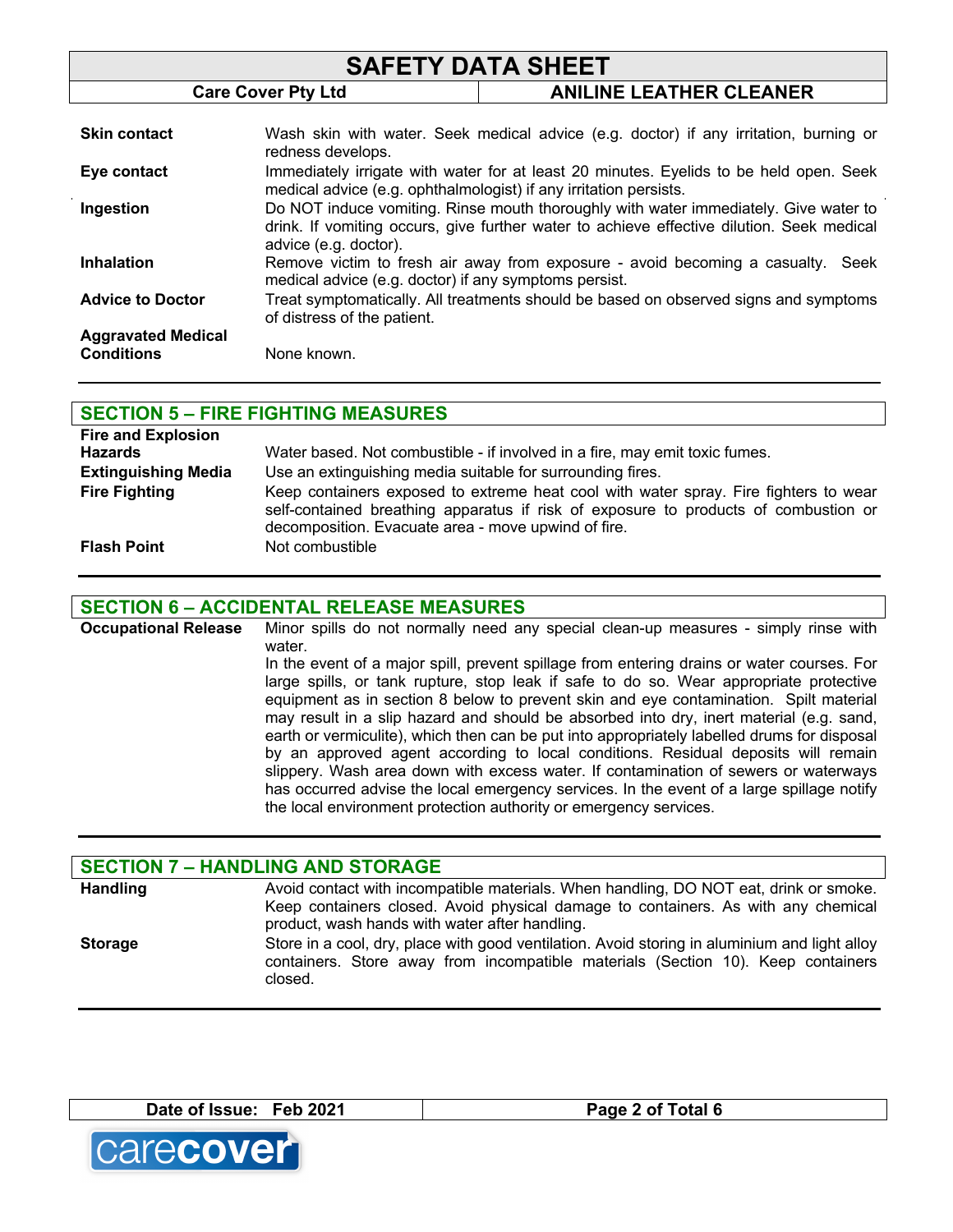**Care Cover Pty Ltd ANILINE LEATHER CLEANER**

|                               | <b>SECTION 8 - EXPOSURE CONTROLS AND PERSONAL PROTECTION</b>                                                                                                                                                                                                                                                                                                                                                                                               |
|-------------------------------|------------------------------------------------------------------------------------------------------------------------------------------------------------------------------------------------------------------------------------------------------------------------------------------------------------------------------------------------------------------------------------------------------------------------------------------------------------|
| <b>Exposure Limits</b>        | National Occupational Exposure Limits, as published by Safe Work Australia:                                                                                                                                                                                                                                                                                                                                                                                |
|                               | Time-weighted Average (TWA): None established for specific product.                                                                                                                                                                                                                                                                                                                                                                                        |
|                               | See SECTION 3 for Exposure Limits of individual ingredients.                                                                                                                                                                                                                                                                                                                                                                                               |
|                               | Short Term Exposure Limit (STEL): None established for specific product.                                                                                                                                                                                                                                                                                                                                                                                   |
|                               | See SECTION 3 for Exposure Limits of individual ingredients.                                                                                                                                                                                                                                                                                                                                                                                               |
| <b>Biological Limit Value</b> | None established for product.                                                                                                                                                                                                                                                                                                                                                                                                                              |
| <b>Engineering Controls</b>   | None required.                                                                                                                                                                                                                                                                                                                                                                                                                                             |
| <b>Personal Protective</b>    | This product is a household cleaning product for leather and is not classified as                                                                                                                                                                                                                                                                                                                                                                          |
| <b>Equipment</b>              | hazardous according to the criteria of Safe Work Australia. Use good occupational work<br>practice. The use of protective clothing and equipment depends upon the degree and<br>nature of exposure. Final choice of appropriate protection will vary according to<br>individual circumstances i.e. methods of handling or engineering controls and according<br>to risk assessments undertaken. The following protective equipment should be<br>available: |
| <b>Eye Protection</b>         | Generally not required to handle the product as per label directions.                                                                                                                                                                                                                                                                                                                                                                                      |
|                               | The use of safety glasses with side shield protection, goggles or face shield is<br>recommended to handle in quantity, cleaning up spills, decanting, etc. Contact lenses<br>pose a special hazard; soft lenses may absorb irritants and all lenses concentrate them.                                                                                                                                                                                      |
| <b>Skin Protection</b>        | Generally not required to handle the product as per label directions.                                                                                                                                                                                                                                                                                                                                                                                      |
|                               | Overalls, work boots and elbow length gloves (as per AS/NZS 2161, or as recommended<br>by supplier) are recommended for handling the concentrated product in quantity,<br>cleaning up spills, decanting, etc.                                                                                                                                                                                                                                              |
| <b>Protective Material</b>    | Material suitable for detergent contact - Butyl rubber, Natural Latex, Neoprene, PVC,                                                                                                                                                                                                                                                                                                                                                                      |
| <b>Types</b>                  | and Nitrile.                                                                                                                                                                                                                                                                                                                                                                                                                                               |
| <b>Respirator</b>             | Generally not required to handle the product as per label directions.                                                                                                                                                                                                                                                                                                                                                                                      |
|                               |                                                                                                                                                                                                                                                                                                                                                                                                                                                            |

# **SECTION 9 – PHYSICAL AND CHEMICAL PROPERTIES**

**Physical State State State State State State** State State State State State State State State State State State State State State State State State State State State State State State State State State State State State S **Odour Example 3 and Specific Gravity CODOUT CONOUT ACCOUNT SPECIFIC Gravity CONOUT ACCOUNT** 0.995 - 1.055 @ 25 °C **Boiling Point** Approximately 100 °C **Freezing Point** Approximately 0 °C<br> **Vapour Pressure** Not available **Constant Vapour Density** Not available **Vapour Pressure** Not available **Vapour Density** Not available **Flash Point** > 63 °C (not flammable) **Flammable Limits** Not applicable **Water Solubility** Miscible in all proportions **pH** 6.0 – 8.0 neat **Volatile Organic Compounds (VOC)** < 2.0 % v/v **Coefficient of Water/Oil Not available Viscosity** Not available **Odour Threshold** Not available **Evaporation Rate** Not available **Per Cent Volatile** Ca 85 % v/v

| <b>SECTION 10 - STABILITY AND REACTIVITY</b> |                                                                                  |  |
|----------------------------------------------|----------------------------------------------------------------------------------|--|
| <b>Chemical Stability</b>                    | Stable at normal temperatures and pressure.                                      |  |
| <b>Conditions to Avoid</b>                   | None known.                                                                      |  |
| <b>Incompatible Materials</b>                | None known.                                                                      |  |
| <b>Hazardous</b>                             | Product can decompose on combustion to form Carbon Monoxide, Carbon Dioxide, and |  |
| <b>Decomposition</b>                         | other possibly toxic gases and vapours.                                          |  |
| <b>Hazardous Reactions</b>                   | None known.                                                                      |  |

**Date of Issue: Feb 2021 Page 3 of Total 6**

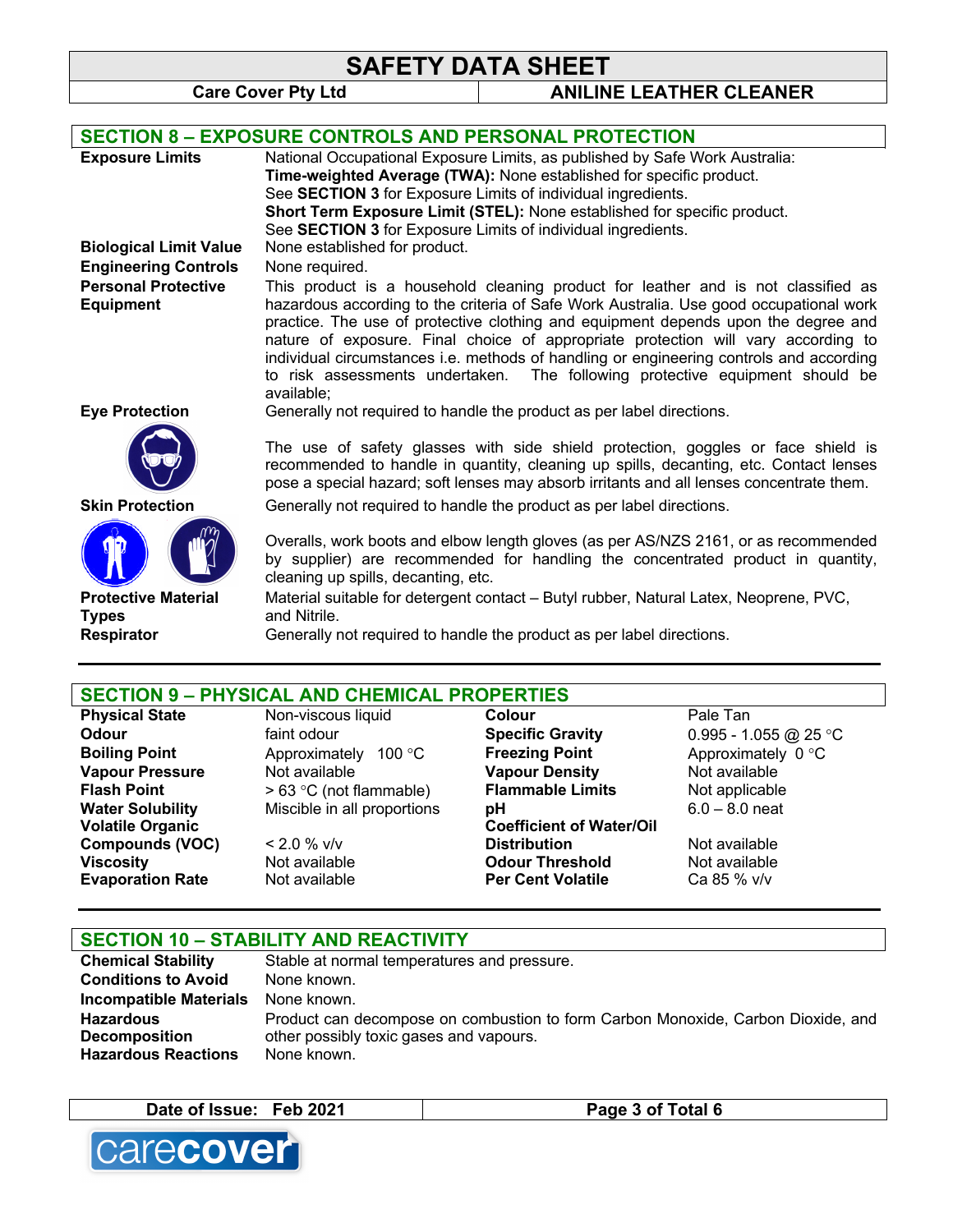\_\_\_\_\_\_\_\_\_\_\_\_\_\_\_\_\_\_\_\_\_\_\_\_\_\_\_\_\_\_\_\_\_\_\_\_\_\_\_\_\_\_\_\_\_\_\_\_\_\_\_\_\_\_\_\_\_\_\_\_\_\_\_\_\_\_\_\_\_\_\_\_\_\_\_\_\_\_\_\_\_\_\_\_\_\_\_\_\_\_\_\_

**Care Cover Pty Ltd ANILINE LEATHER CLEANER**

| <b>SECTION 11 - TOXICOLOGICAL INFORMATION</b> |                                                                                                         |  |
|-----------------------------------------------|---------------------------------------------------------------------------------------------------------|--|
| <b>PRODUCT MIXTURE INFORMATION</b>            |                                                                                                         |  |
| <b>Local Effects</b>                          | None known.                                                                                             |  |
| <b>Target Organs</b>                          | None known.                                                                                             |  |
| POTENTIAL HEALTH EFFECTS                      |                                                                                                         |  |
| Ingestion                                     |                                                                                                         |  |
| short term exposure                           | Low toxicity. Ingestion of large amounts may irritate the gastric tract causing nausea and<br>vomiting. |  |
| long term exposure                            | No information available.                                                                               |  |
| <b>Skin contact</b>                           |                                                                                                         |  |
| short term exposure                           | Not a known skin irritant.                                                                              |  |
| long term exposure                            | Prolonged and repeated skin contact with undiluted solutions may induce eczematoid<br>dermatitis.       |  |
| Eye contact                                   |                                                                                                         |  |
| short term exposure                           | Eye contact may cause mild stinging, blurring, tearing.                                                 |  |
| long term exposure                            | No information available.                                                                               |  |
| <b>Inhalation</b>                             |                                                                                                         |  |
| short term exposure                           | Not an inhalation hazard.                                                                               |  |
| long term exposure                            | No information available.                                                                               |  |
| <b>Carcinogen Status</b>                      |                                                                                                         |  |
| <b>SWA</b>                                    | No significant ingredient is classified as carcinogenic by SWA.                                         |  |
| <b>NTP</b><br><b>IARC</b>                     | No significant ingredient is classified as carcinogenic by NTP.                                         |  |
| <b>Medical conditions</b>                     | No significant ingredient is classified as carcinogenic by IARC.                                        |  |
| aggravated by exposure                        | No information available.                                                                               |  |

## **SECTION 12 – ECOLOGICAL INFORMATION**

| <b>Fish toxicity</b>          | None available for specific product.                                                                                                                                                                                                                               |
|-------------------------------|--------------------------------------------------------------------------------------------------------------------------------------------------------------------------------------------------------------------------------------------------------------------|
| <b>Algae toxicity</b>         | None available for specific product.                                                                                                                                                                                                                               |
| <b>Invertebrates toxicity</b> | None available for specific product                                                                                                                                                                                                                                |
| <b>Toxicity to Bacteria</b>   | None available.                                                                                                                                                                                                                                                    |
| <b>OECD Biological</b>        | Individual components are known to be readily biodegradable. No hydrocarbons or                                                                                                                                                                                    |
| degradation                   | environmentally hazardous components.                                                                                                                                                                                                                              |
| General                       | Apply this product only as specified on the label. Product miscible in all proportions with<br>water. AS WITH ANY CHEMICAL PRODUCT, DO NOT DISCHARGE LARGE<br>QUANTITIES INTO DRAINS, WATERWAYS, SEWER OR ENVIRONMENT. Inform local<br>authorities if this occurs. |

#### **SECTION 13 – DISPOSAL CONSIDERATIONS**

**Disposal** The small quantities contained in wash solutions (when used as directed) can generally be handled by conventional sewage systems, septics, and grey water systems. To dispose of quantities of undiluted product, refer to State Land Waste Management Authority. Transfer product residues to a labelled, sealed container for disposal or recovery. Waste disposal must be by an accredited contractor. As with any chemical, do not put down the drain in quantity.

**Date of Issue: Feb 2021 Page 4 of Total 6**

carecover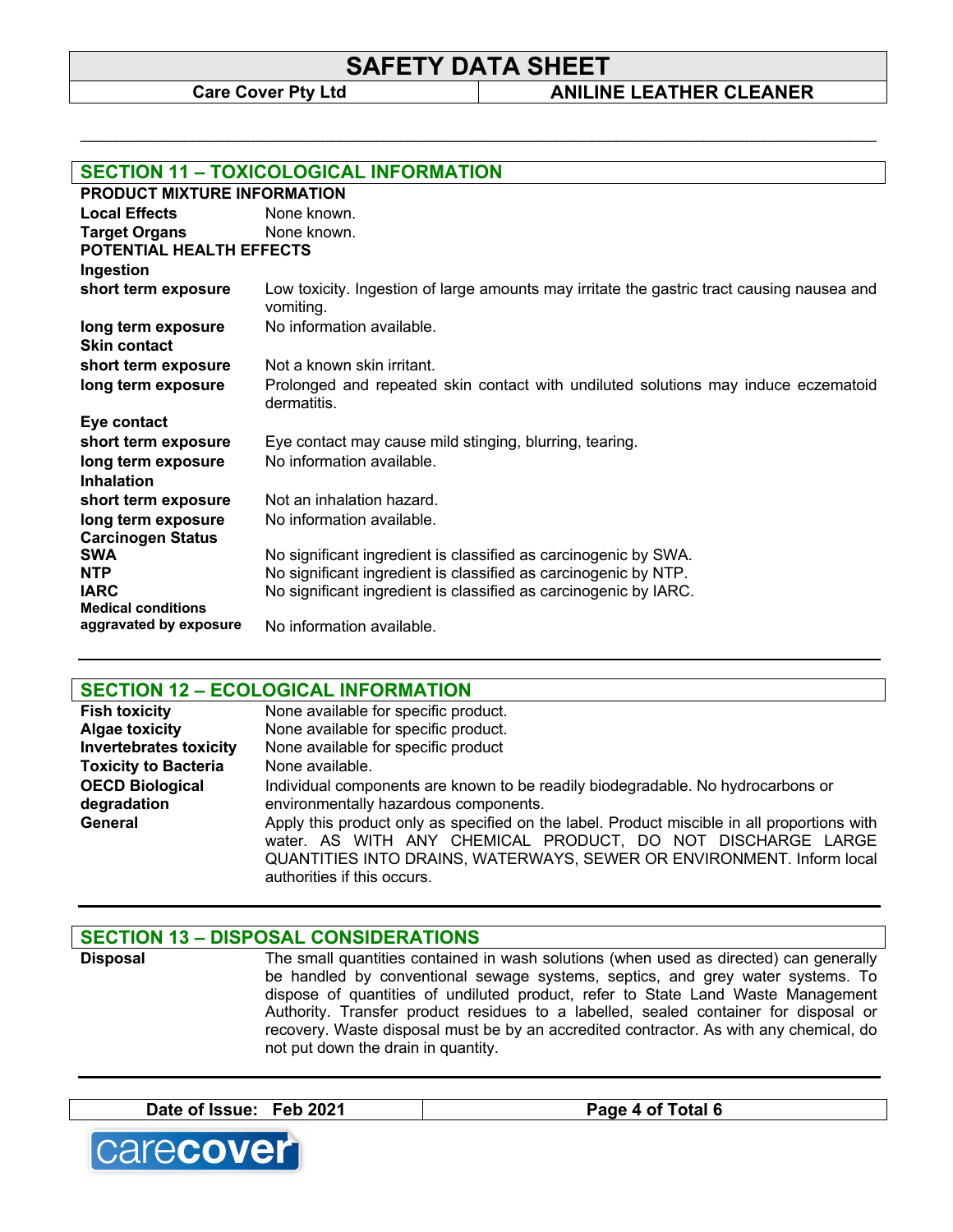## **Care Cover Pty Ltd ANILINE LEATHER CLEANER**

## **SECTION 14 – TRANSPORT INFORMATION**

**UN Number** none allocated **ADG Classification** none allocated **Segregation** none allocated

**Shipping Name** none allocated **ADG Subsidiary Risk** none allocated **Hazchem Code** none allocated **Packing Group** none allocated **Packaging Method** none allocated **Special Provisions** none allocated

## **SECTION 15 – REGULATORY INFORMATION**

**Labeling Details HAZARD** Not hazardous<br> **HAZARD STATEMENTS** None allocated **HAZARD STATEMENTS PRECAUTIONARY STATEMENTS SUSMP** None allocated **ADG Code** None allocated

None allocated AICS AICS All ingredients present on AICS.

## **SECTION 16 – OTHER INFORMATION**

| <b>Acronyms</b>             |                                                                                                   |
|-----------------------------|---------------------------------------------------------------------------------------------------|
| <b>SUSMP</b>                | Standard for the Uniform Scheduling of Medicines and Poisons.                                     |
| <b>ADG Code</b>             | Australian Code for the Transport of Dangerous Goods by Road and Rail.                            |
| <b>CAS Number</b>           | Chemical Abstracts Service Registry Number.                                                       |
| <b>UN Number</b>            | United Nations Number.                                                                            |
| <b>HAZCHEM</b>              | An emergency action code of numbers and letters which gives information to emergency<br>services. |
| <b>GHS</b>                  | <b>Globally Harmonized System</b>                                                                 |
| <b>NTP</b>                  | National Toxicology Program (USA).                                                                |
| <b>IARC</b>                 | International Agency for Research on Cancer.                                                      |
| <b>AICS</b>                 | Australian Inventory of Chemical Substances.                                                      |
| <b>TWA</b>                  | <b>Time Weighted Average</b>                                                                      |
| <b>STEL</b>                 | Short Term Exposure Limit                                                                         |
| <b>Revision Information</b> | Revised in accordance with GHS Standards.                                                         |
| <b>Note</b>                 | Safety Data Sheets are updated frequently. Please ensure that you have a current copy.            |

**Issue Date** Feb 2021

This SDS summarizes at the date of issue our best knowledge of the health and safety hazard information of this product, and in particular how to safely handle and use this product in the workplace. Since the supplier cannot anticipate or control the conditions under which the product may be used, each user must, prior to usage, review this SDS in the context of how the user intends to handle and use the product in the workplace. If clarification or further information is needed to ensure that an appropriate assessment can be made, the user should contact this supplier.